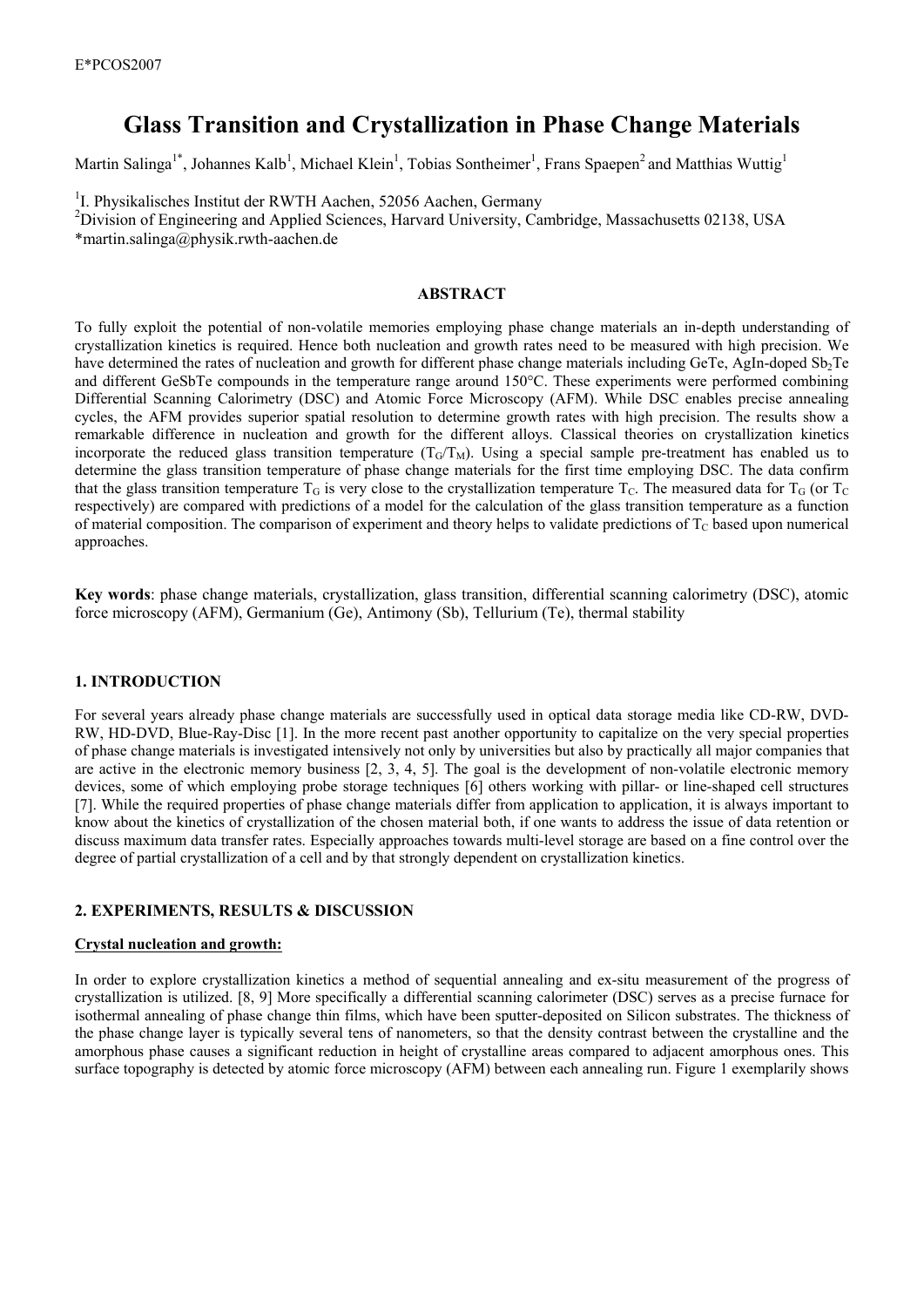nucleation and growth of crystalline grains in a 40nm thick film of as-deposited amorphous  $Ge_1Sb_2Te_4$  due to isothermal annealing at 95°C.



**Figure 1: Nucleation and growth of crystalline grains (dark) in a 40nm thin film of amorphous as-deposited (bright)**  Ge<sub>1</sub>Sb<sub>2</sub>Te<sub>4</sub> on Silicon substrate after annealing at 95°C detected by atomic force microscopy. The dark mark at the **top of the images serves to identify a specific position on the sample. [9]** 

From the changes in diameter of crystal grains detected with the AFM and the durations of isothermal annealing both crystal growth velocities and nucleation rates are determined for various temperatures. Figure 2 shows the resulting crystal growth velocities for several materials,  $Ge_4Sb_1Te_5$ ,  $Ge_2Sb_2Te_5$ ,  $Ge_1Sb_2Te_4$ , AgIn-doped  $Sb_2Te_5$ ,  $Ge_2Sb_1Te_4$  and  $GeTe_5$  plotted in a logarithmic representation versus the reciprocal temperature. In the case of GeTe the observation of the progress of crystallization is not done with an AFM but with an optical microscope, because the latter is more suitable for the sizes of the crystalline grains in GeTe. The high precision of the furnace of the DSC both in time and in temperature allows for quite small errors of the experimental data. Without exception all materials show a strictly Arrhenius-like behavior in the investigated temperature ranges. This finding permits an extrapolation of the growth velocity to lower temperatures, i.e. below 100°C. The stability against recrystallization of small amorphous volumes that are surrounded by or at least in contact with crystalline regions is dominated by the crystal growth velocity as opposed to the nucleation rate. For such cases AgIn-doped  $Sb_2Te$  and  $Ge_4Sb_1Te_5$  promise to provide for long data retention times, while  $Ge_1Sb_2Te_4$  with an Activation barrier of only 1.89eV implies the highest probability of unintentional recrystallization at low temperatures.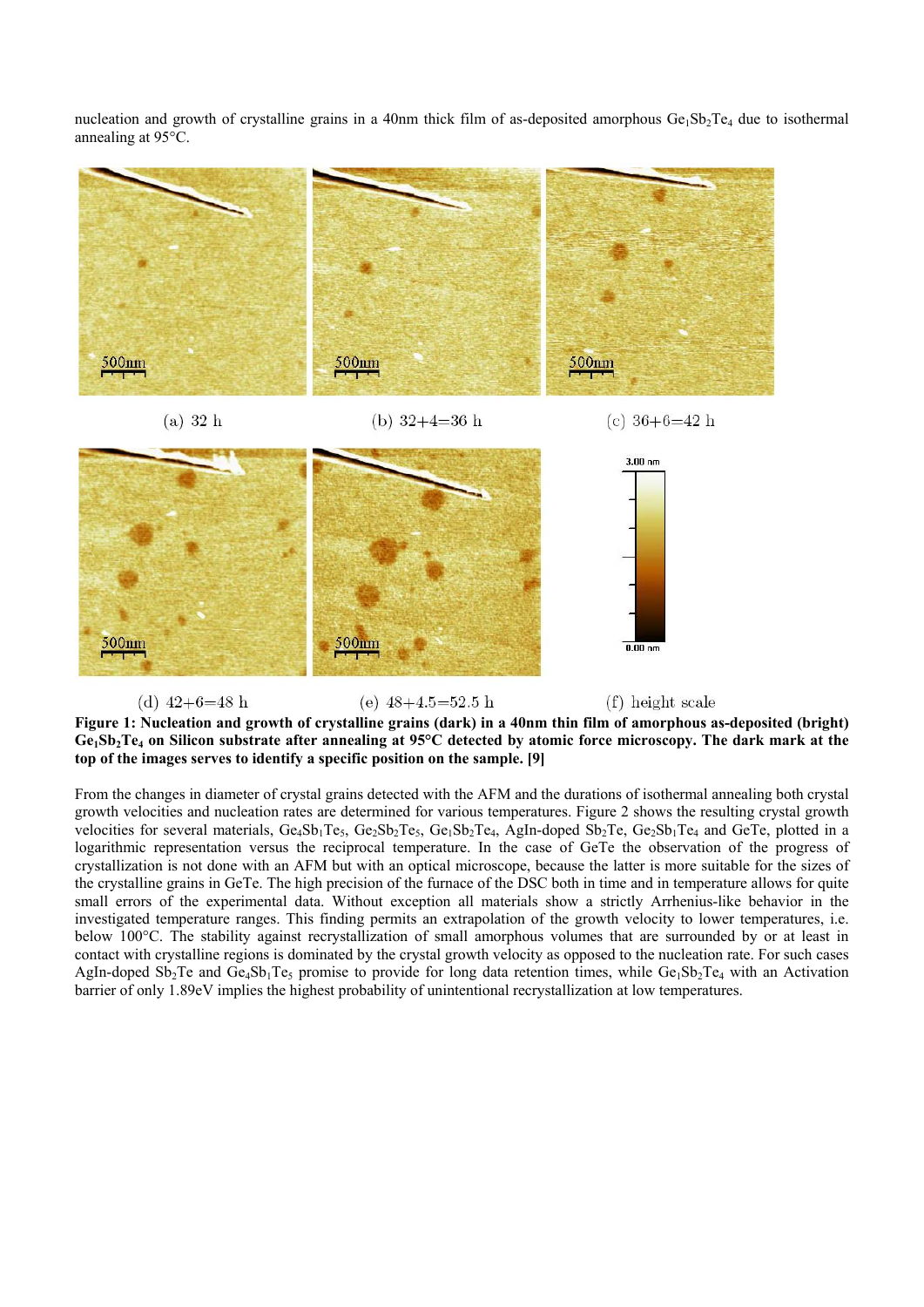

**Figure 2: Dependance of crystal growth velocities v of various phase change materials on temperature. Activation barriers Ev are determined by fitting data with an Arrhenius-like behavior. Values are based on AFM measurements for all materials except of GeTe, in which case grains have been so large that crystallization could be best monitored by optical microscopy.** 



**Figure 3: Dependence of viscosity**  $\eta$  **on temperature for the liquid (T > T<sub>1</sub>), for the undercooled liquid (T<sub>g</sub> < T < T<sub>1</sub>) and for different glass states (T < Tg). (a) Fast cooling. (b) Slow cooling. (c) Infinitively slow cooling. The glass states (a) and (b) show structural relaxation towards the undercooled liquid (c). [10]**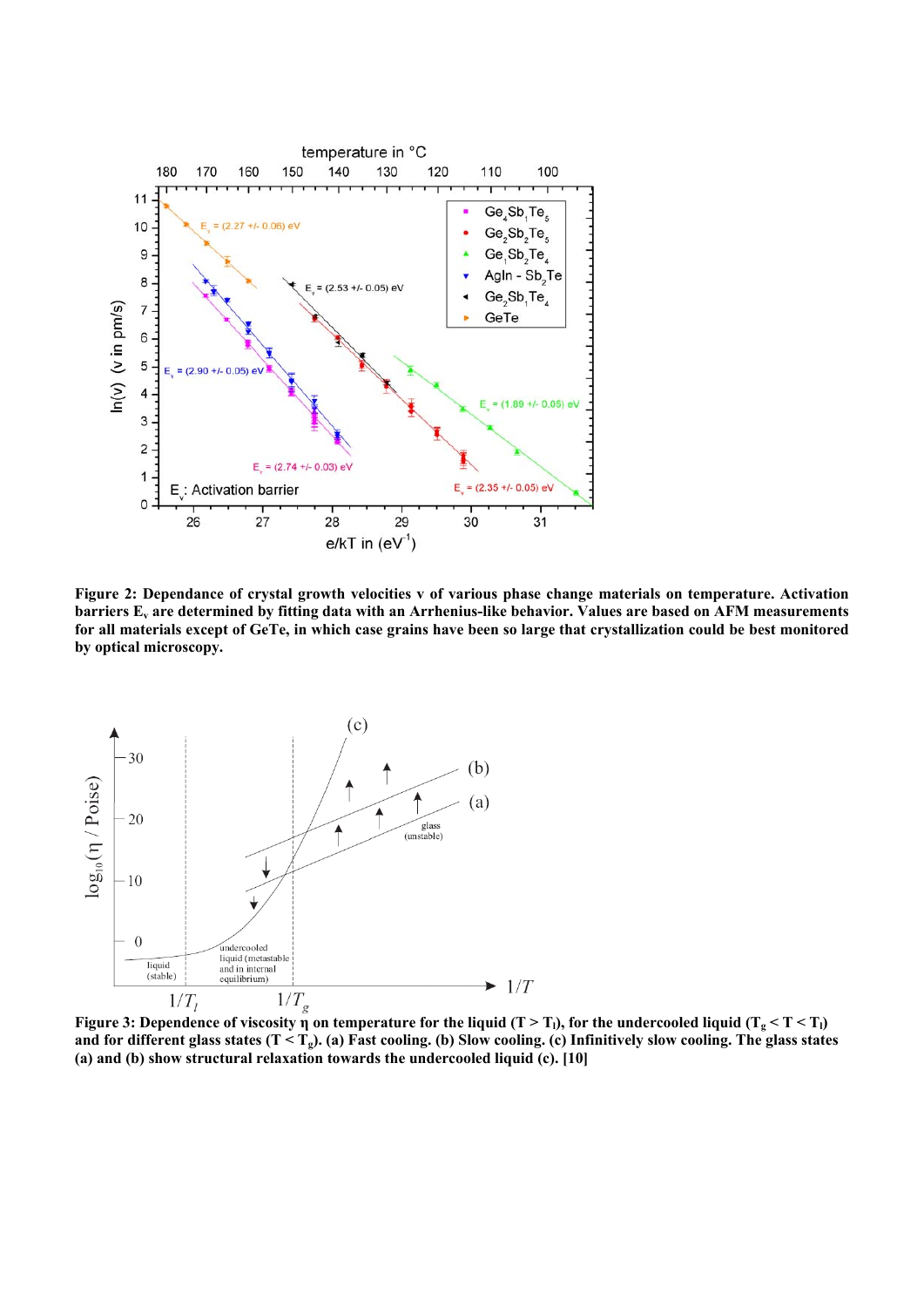### **Crystallization and glass transition:**

Both crystal nucleation rate and growth velocity increases with increasing diffusivity of the material, which following the Stokes-Einstein equation is inversely proportional to the viscosity. The dependence of the viscosity on temperature for a fragile glass former in the liquid, the undercooled liquid and the amorphous state respectively is shown in Figure 3. A priori it is not clear if crystallization takes place above or below the glass transition temperature Tg. In principle the glass transition should be observable in the heat flow signal of a DSC during heating up as an endothermic step due to the higher heat capacity of the undercooled liquid compared to the glass. Samples for this experiment are prepared by sputter depositing phase change materials on top of one of the following two possible substrates: PMMA covered SiO<sub>2</sub> glass substrates or thin plates of stainless steel. The 7 to 15 µm thick film is detached from its substrate in the first case by dissolution in Acetone and in the second case by bending the substrate. A single sample for the DSC experiment consists of about 5-10 mg of film fragments sealed in an Al pan. Figure 4 shows the heat flow during heating such samples with a constant rate for four different materials.



**Figure 4: DSC signal: heat flow versus temperature for Ge<sub>4</sub>Sb<sub>1</sub>Te<sub>5</sub>, Ge<sub>1</sub>Sb<sub>2</sub>Te<sub>4</sub>, AgIn-Sb<sub>2</sub>Te and Ge<sub>2</sub>Sb<sub>2</sub>Te<sub>5</sub>. T<sub>1</sub>** indicates the start of structural relaxation of the amorphous state. T<sub>2</sub> marks the onset of surface crystallization and **T3 the onset of the glass transition. Scan rate 40 K/min. [10]**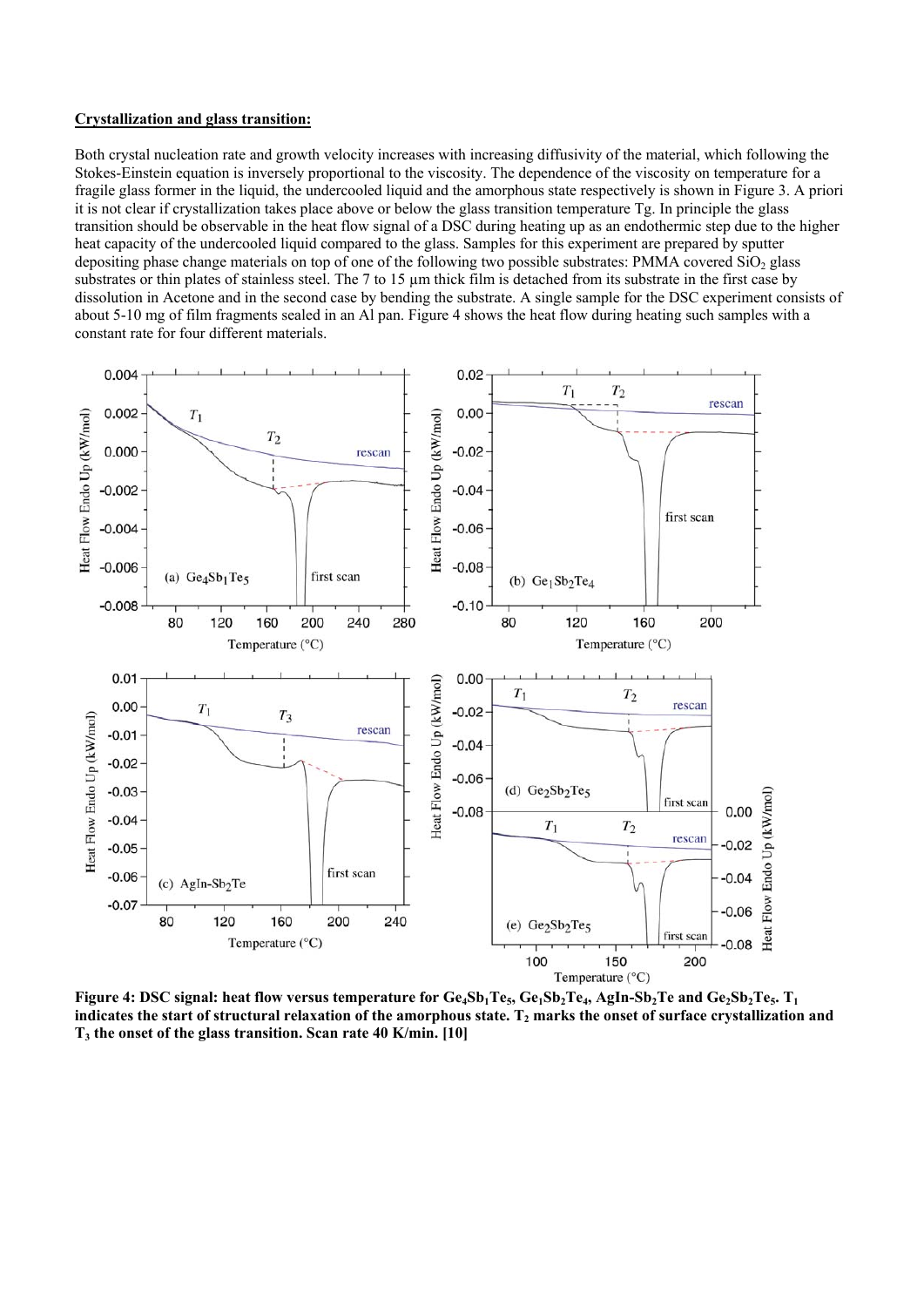

Figure 5: DSC signal: heat flow versus temperature for Ge<sub>4</sub>Sb<sub>1</sub>Te<sub>5</sub>, Ge<sub>1</sub>Sb<sub>2</sub>Te<sub>4</sub>, AgIn-Sb<sub>2</sub>Te and Ge<sub>2</sub>Sb<sub>2</sub>Te<sub>5</sub> after preannealing for more than 40 hours. T<sub>3</sub> marks the onset of the glass transition. The scan rate is 40K/min. [10]

While for AgIn-doped  $Sb<sub>2</sub>$ Te the onset of glass transition is observed shortly before the strong exothermic crystallization starts to dominate the heat flow signal, for all other phase change materials this measurement is performed on, i.e.  $Ge_4Sb_1Te_5$ ,  $Ge_1Sb_2Te_4$  and  $Ge_2Sb_2Te_5$ , crystallization takes place before any signal of a glass transition becomes visible. Careful measurement of the baselines allows for the identification of structural relaxation taking place in all four materials at elevated temperatures before crystallization or glass transition respectively. In order to separate the glass transition from crystallization, samples identical to the ones used for the experiments in Figure 4 have been pre-annealed well below crystallization temperature for around 40 hours. As indicated by the arrows in Figure 3 during an annealing below  $T_g$  a glass structurally relaxes towards the undercooled liquid state increasing its viscosity. Afterwards the pre-annealed samples are heated at constant rate as in the measurements shown in Figure 4. The heat flow during these experiments is plotted versus temperature in Figure 5. In contrast to the as-deposited amorphous samples the pre-annealed ones show no structural relaxation anymore implying that even at temperatures higher than the pre-annealing temperature no further relaxation takes place on the timescale of the heating experiment. As the viscosity must have increased due to structural relaxation during pre-annealing, crystallization is inhibited and deferred towards higher temperatures. This opens a temperature window where the glass transition can be detected. And indeed after pre-annealing not only in AgIn-doped  $Sb<sub>2</sub>Te$  but in all tested materials the onset of glass transition is observed (see  $T_3$  in Figure 5). In principle the heat flow signal versus temperature should show an endothermic step accompanying the glass transition. In the case of the four materials investigated in this work, however, the completion of this ideal step function is interfered by the dominant exothermic crystallization peak briefly after the onset of the glass transition.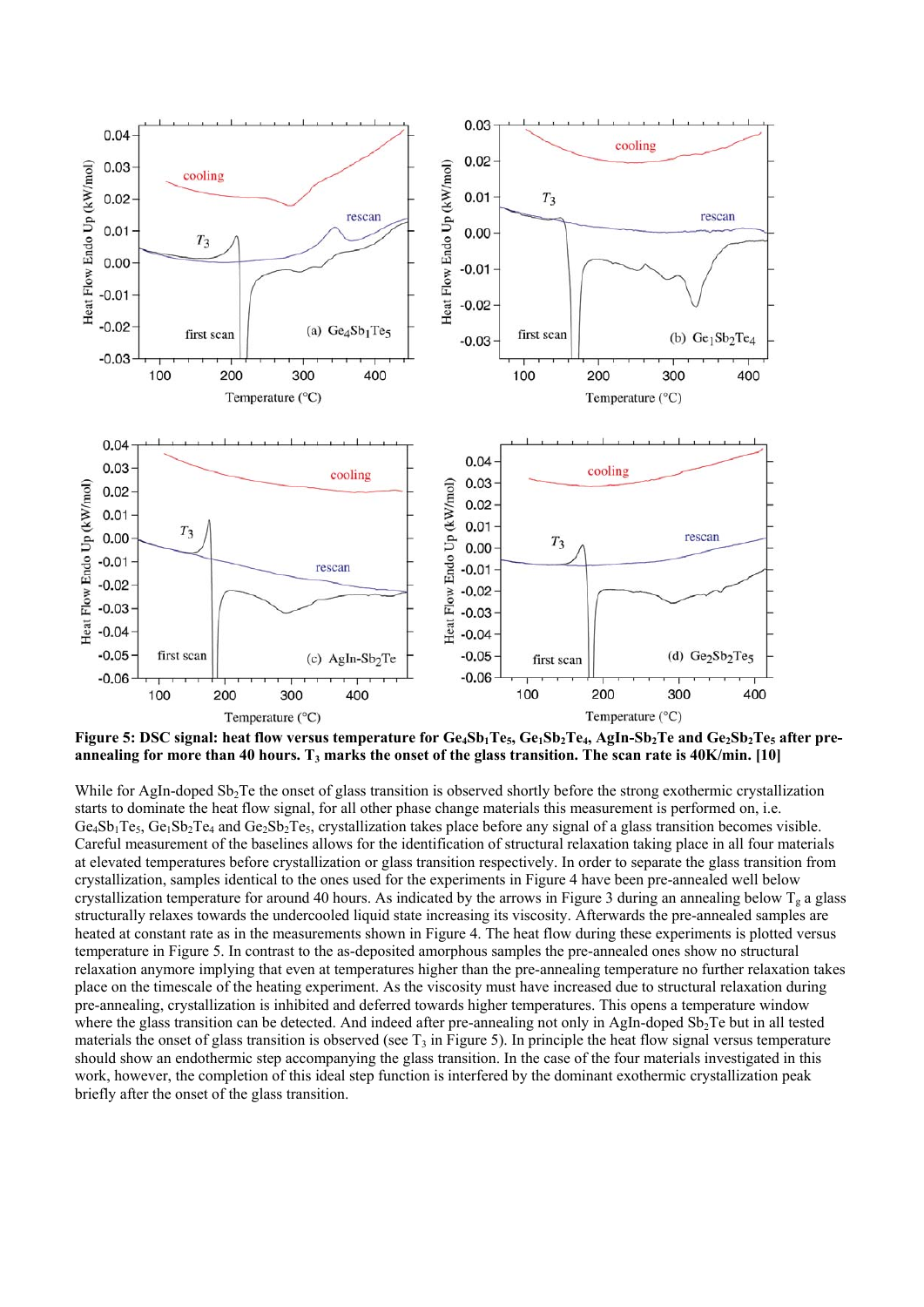#### **Prediction of glass transition temperatures:**

In some memory applications a high crystallization temperature of the incorporated phase change material is desirable. For the design of such a new phase change material with higher crystallization temperature a method of predicting the influence of compositional variation is very attractive. To the knowledge of the authors, no such model exists in contrast to approaches to determine the glass transition temperature depending on the composition of an alloy. From the data presented above one can conclude that in phase change materials glass transition and crystallization take place in the same temperature range. So a model on the dependence of the glass transition temperature on stoichiometry is a legitimate approach to make predictions on compositional trends in the crystallization temperature of phase change alloys. A method for predicting the glass transition temperature based on composition, suggested by Lankhorst [11], can be described as follows: The heteronuclear bond enthalpy  $H_{AB}$  for a bond between elements A and B is calculated using Pauling's equation

$$
H_{AB} = (H_{AA} + H_{BB})/2 + 96.14*(S_A - S_B)^2,
$$

where  $H_{AA}$  and  $H_{BB}$  are the homo-nuclear bond enthalpies and  $S_A$  and  $S_B$  are the electro-negativities of element *A* and element *B*, respectively. The values used for the electro-negativities, homo-nuclear bond enthalpies and number of valence electrons for the various elements are taken from Lankhorst as follows:  $S_{\text{Ge}}=2.01$ ,  $H_{\text{GeGe}}=186$  kJ/mol,  $N_{\text{Ge}}=4$ ,  $S_{\text{Te}}=2.1$ ,  $H_{\text{TeTe}}$ =197 kJ/mol,  $N_{\text{Te}}$ =6,  $S_{\text{Sb}}$ =2.05,  $H_{\text{SbSb}}$ =175 kJ/mol,  $N_{\text{Sb}}$ =5.

The algorithm determines the total bond enthalpy for a certain stoichiometry by using up the available valence electrons of the corresponding atoms forming the bond of highest enthalpy and giving preference to hetero-nuclear bonds over homonuclear ones. The coordination number for an element from groups VB and VIB is limited by the 8-*N* rule, leaving Sb with three and Te with two bonds per atom, while Ge always forms four bonds. The total bond enthalpy  $H_{\text{tot}}$  for a given composition is determined by summing up the bond enthalpies for all bonds formed in that composition:

$$
H_{\text{tot}} = \sum_{A,B} n_{AB}^* H_{AB},
$$

where  $n_{AB}$  represents the number of bonds between atoms of elements *A* and *B*, while  $H_{AB}$  is the enthalpy of that bond. The glass transition temperature  $Tg$  (in K) is then calculated from the total bond enthalpy  $H_{\text{tot}}$  (in kJ/mol) using the empirical relationship.

## $Tg = 3.44*H_{\text{tot}} - 480.$

Recently this method has been successfully used to predict the influence of Al- and Cu-doping on the crystallization temperature both of GeSb and SbTe. [12] Because phase change materials by definition show a very rapid crystallization, which makes it difficult to measure the glass transition, until now there has not yet been a comparison of predicted values for the glass transition temperature with experimental ones, but only with experimental values for the crystallization temperature. In order to compare the new experimental results on glass transition temperature with the simulation results, for  $Ge_4Sb_1Te_5$ ,  $Ge_1Sb_2Te_4$  and  $Ge_2Sb_2Te_5$  the glass transition temperature has been calculated by using the method described above. In Figure 6 the onset temperatures of the glass transitions that are experimentally determined by differential scanning calorimetry (Figure 5) are plotted against those calculated values. It is evident that there is a discrepancy between the absolute numbers. Before, one could always argue that a difference between experimental crystallization temperature and modeled glass transition temperature is due to the physical difference between both transitions. Lankhorst himself claimed that glass transition temperatures of 350 K for  $Ge_1Sb_2Te_4$  and of 384 K for  $Ge_2Sb_2Te_5$  are well in line with the experimentally determined crystallization temperatures of 412 K for  $Ge_1Sb_2Te_4$  and 433 K for  $Ge_2Sb_2Te_5$ . [11] Facing the new experimental evidence on glass transition temperatures, one has to state that the absolute results of the algorithm do not match reality very well. However, it is remarkable how well experimental and theoretical data follow a linear correlation. In view of the fact that the used algorithm itself contained as its last step an empirical linear relationship between the calculated total enthalpy of atomization and the glass transition temperature, one simply adapting the parameters of this linear relationship to the GeSbTe system according to the linear fit plotted in Figure 6 is reasonable. If this rather easy fix of the discrepancy between model and experiment will work also for other compounds from the GeSbTe system or if a major change of the model is necessary, has to be investigated.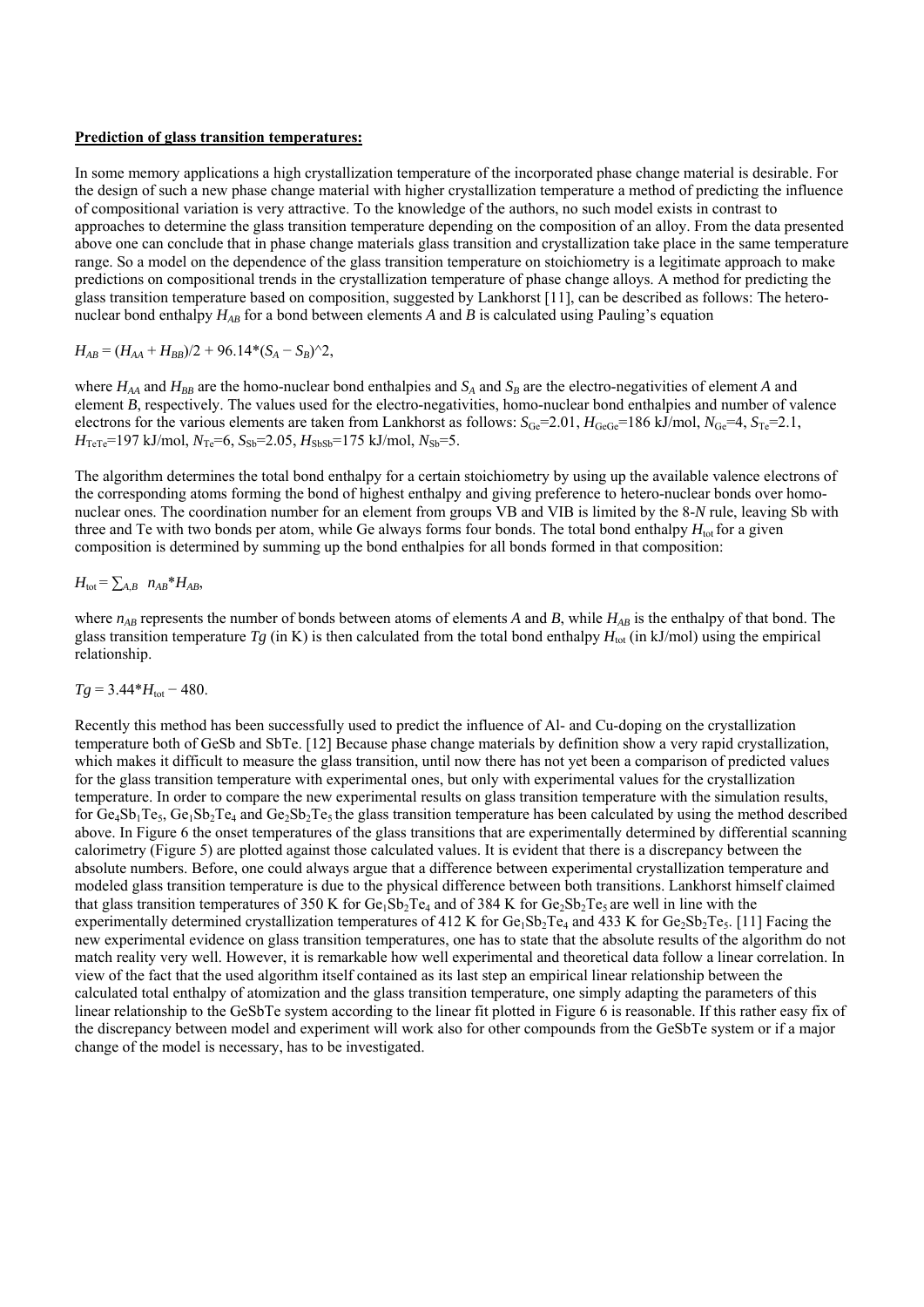

**Figure 6: Glass transition temperatures: Comparison between experimental and predicted values for the three different alloys from the GeSbTe system investigated by differential scanning calorimetry.** 

## **4. CONCLUSION**

Measurements of crystallization kinetics at moderate temperatures for six different phase change materials are compared. The strict Arrhenius behavior of these results allows extrapolations of the experimental values to low temperatures in order to calculate the stability of amorphous volumes against crystallization. In application this stability is directly linked to retention times. To design new phase change materials with higher thermal stability a model for predicting the glass transition temperature is tested on fast phase change materials. Forcing alloys from the GeSbTe system to structurally relax in the amorphous state preceding a thermal analysis with a DSC revealed the glass transition temperature of these alloys that is otherwise not detectable due to crystallization. These experimental results are used for the first time to compare predicted values of the glass transition temperature with experimental ones for fast crystallizing phase change materials. The comparison shows that an adaptation of the theoretical model is necessary.

#### **REFERENCES**

[1] Nishihara T, Kojima R, Miyagawa N, Yamada N *High-transmittance phase-change media with TiO2 film for rewritable dual-layer blu-ray discs*  JAPANESE JOURNAL OF APPLIED PHYSICS PART 1-REGULAR PAPERS BRIEF COMMUNICATIONS & REVIEW PAPERS 44 (5A): 3037-3041 MAY 2005

[2] Milliron DJ, Raoux S, Shelby R, et al. *Solution-phase deposition and nanopatterning of GeSbSe phase-change materials*  NATURE MATERIALS 6 (5): 352-356 MAY 2007

[3] Ielmini D, Lacaita AL, Pirovano A, Pellizzer F, Bez R *Analysis of phase distribution in phase-change nonvolatile memories*  IEEE ELECTRON DEVICE LETTERS 25 (7): 507-509 JUL 2004

[4] Fai Yeung, et al. *Ge2Sb2Te5 Confined Structures and Integration of 64 Mb Phase-Change Random Access Memory*  Japanese Journal of Applied Physics Vol. 44, No. 4B, 2005, pp. 2691-2695

[5] Lai S *Current status of the phase change memory and its future*  Electron Devices Meeting, 2003. IEDM '03 Technical Digest. IEEE International (Dec. 2003)